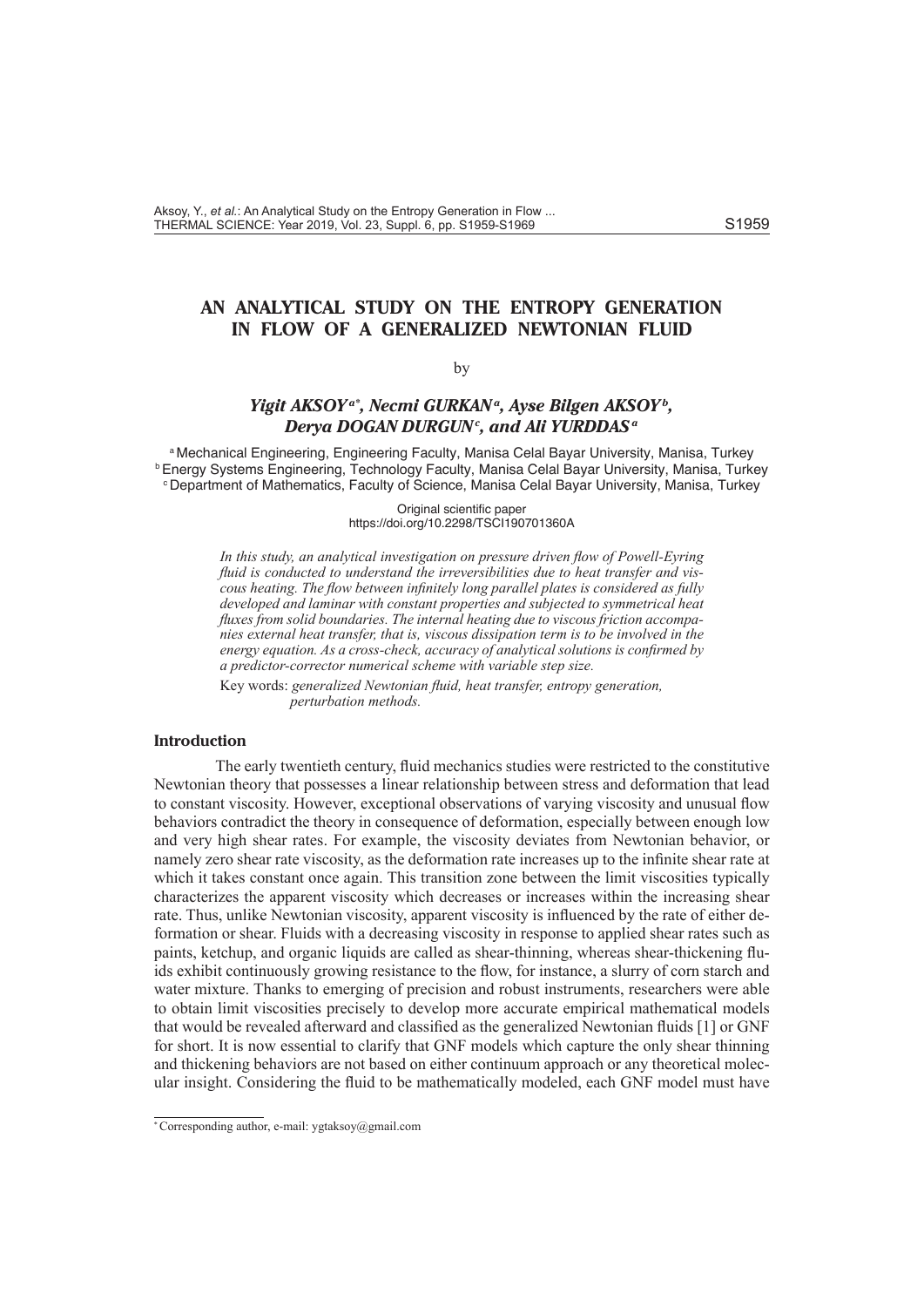a unique apparent viscosity function and embedded material constants. Thus, the mathematical complexity of a GNF depends on the number of parameters as well as the form of the function fit the flow data. For example, most importantly, through two parameters, The Ostwald–de Waele [2] model in which apparent viscosity varies proportionally to a power-law of shear rate can predict shear thickening and thinning behavior, as well. However, it fails in the prediction of the flow of materials which behave like Newtonian fluid solely in a wide range of low and high shear rates corresponding to constant zero and limit viscosities, respectively. To overcome this situation, more sophisticated fluid models that contain distinct power-law expressions with more than two parameters such as Cross's [3], Carreau's [4] and Carreau-Yasuda's [5] have been proposed to predict the whole shear rate region enclosing limit viscosities as well as the power-law zone.

We previously introduced GNF models as a sub-branch of non-Newtonian fluids in brief. Furthermore, considered GNF is viscous, and besides externally exposed to heat flux. Both heat transfer and the resulting internal heat generation due to viscous dissipation are therefore, not so insignificant as to be negligible, even though material constants do not vary with temperature. Although the word viscous is mostly associated with fluids, viscous dissipation exists in both solid and fluid materials due to the rate of work done for deformation. Since there must be a consistency between a GNF model and Newtonian fluid, it is worth reviewing a few Newtonian studies taking viscous dissipation into account. Considering viscous dissipation as well as wall slip conditions due to rarefaction effects, Kushwaha and Sahu [6] studied a flow throughout parallel plates with various thermal boundary conditions. Aydin and Avci [7] reported a considerable distinction in heat transfer between fluid and considering viscous dissipation; nevertheless, an improvement was observed only for the case where fluid's temperature was higher than solid walls.

On account of design thermally efficient systems, whether fluid parameters are temperature dependent or not, it is quite essential to reconsider obtained mass and heat transfer aspects of performing Second law analysis immediately after ensuring feasibility. While First law of thermodynamics accounts for energy conservation, Second law deals with the irreversibilities, otherwise referred as a reason of deviation from pure thermodynamics ideality, in the system due to various heat transfer mechanisms and viscous dissipation. A proper Second law analysis in flow problems relies on temperature distribution of the fluid to be obtained from the energy balance equationgether with the momentum equation, responsible for velocity distribution. For the rest of the paper, we bring out entropy generation as a result of the Second law analysis with an emphasize on dissipated energy because of viscous dissipation. With this objective in mind, Bejan [8] queried viscous dissipation whether to be negligible in the calculation of entropy generation throughout a few convective heat transfer problems and optimized design configurations of flow geometries to minimize irreversibilities. Accordingly, Hooman [9] reported several studies with inaccurate results, provided that viscous dissipation was not considered. Since GNF models are mathematically comprehensive in nature rather than Newtonian fluids, presentation of analytical expressions, especially those of heat transfer and entropy generation, in closed forms is not an easy task. Sounding studies [10, 11] are therefore, limited to power-law fluids in which mathematical endeavors are relatively simple.

So far, our primary emphasis has been primarily given to the literature on some theoretical basis. Therefore, the intent of this study is to establish a fundamental analytical background of a GNF flow exposed to heat transfer. We have selected the Powell-Eyring model [12, 13] as an operating fluid induced by a constant pressure gradient between parallel plates subjected to symmetric uniform heat flux. Unlike empirical power-law model, with the help of three addi-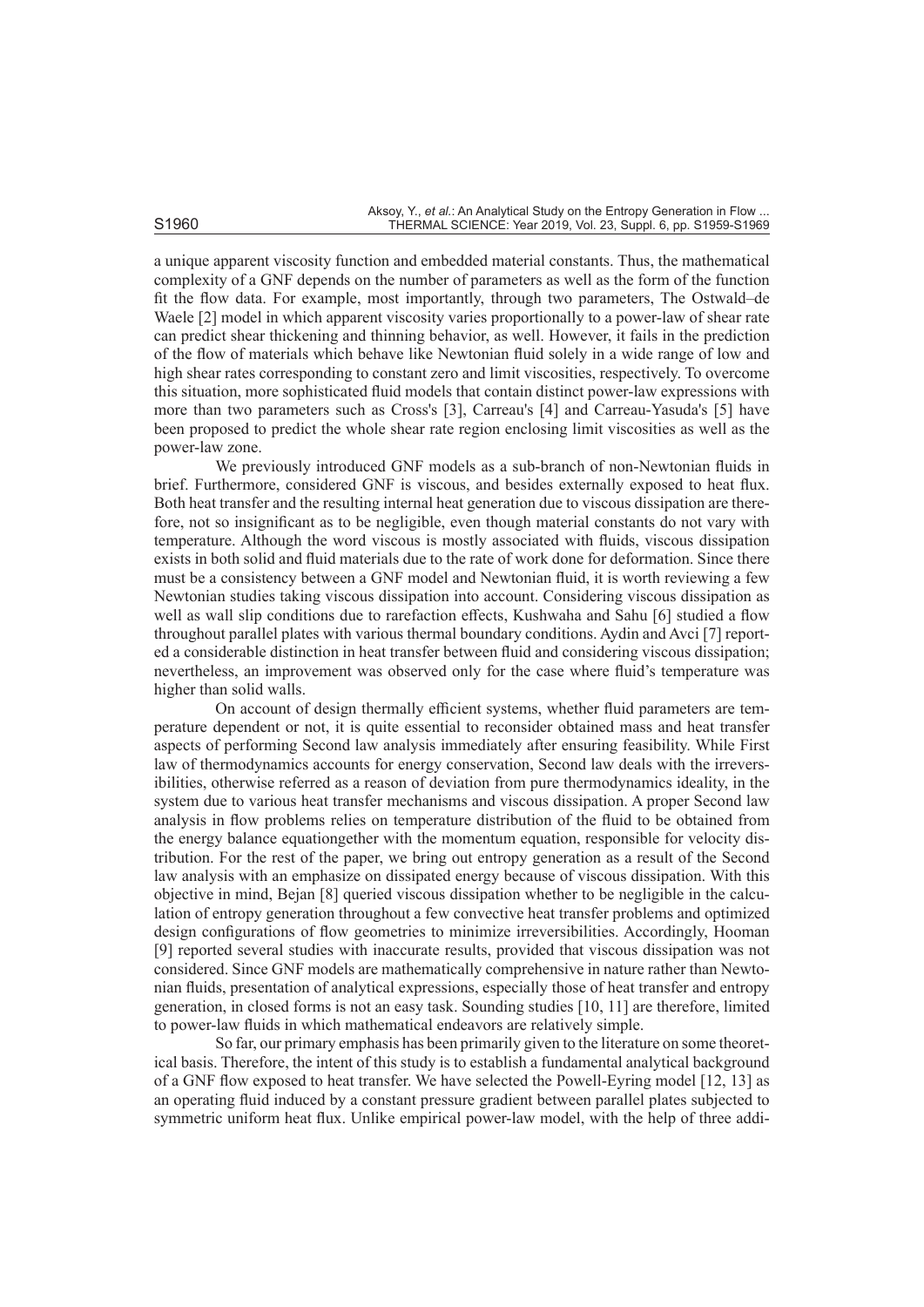tional parameters pertaining to the time scale and viscosity constants, Powell-Eyring model can accurately describe, in turn, the transition point from zero shear viscosity to the power-law zone along with infinite shear viscosity. It has a solid theoretical background based on the kinetic theory of fluids, and therefore, can readily make up for shortcomings of the power-law model that has difficulties predicting high concentration solutions and polymer concentrations. It is to be noted; however, the model still has room for progress in terms of heat transfer. To the best of our knowledge, analytical heat transfer terminology is not widely established in comparison with Newtonian and power-law fluid. This untrodden field, therefore, prompted us to study the aspects in the light of the foregoing. We may outline the research to follow a similar path given in [14], in order, as follows; derivation of non-dimensional momentum and energy equations followed by analytical solutions of velocity and temperature profiles, ultimately numerical procedure for validation subsequent to heat transfer aspect and second law analysis.

## **Definition of the problem and governing equations**

Consider the flow of incompressible Powell-Eyring fluid inside infinitely long parallel plates separated by a gap of width 2*H*, as illustrated in fig. 1. For convenience, the pressure driven

flow is steady and hydrodynamically fully developed since it is far removed from the entrance. For the rest of the analysis, the fluid properties are restricted to constant as well. The fluid is being heated or cooled symmetrically from the impermeable walls with uniform constant heat flux. It should be kept in mind that surfaces are either exposed to constant heat flux or maintained at a constant temperature, but not both.



**Figure 1. Physical configuration of the problem**

#### *Equation of motion: velocity profile*

Since our primary concern is velocity profile in the channel, regardless of fluid model, in the absence of body forces, equation of motion in which momentum is conserved along the longitudinal direction in rectangular co-ordinates reduces:

$$
\frac{\mathrm{d}}{\mathrm{d}y^*} \tau_{yx} + \frac{\mathrm{d}p}{\mathrm{d}x^*} = 0 \tag{1}
$$

where  $\tau_{yx}$  and  $dp/dx^*$  are the stress component in direction  $x^*$  on plane  $y^*$  and negative of pressure gradient, respectively. To proceed further, stress tensor of Powell-Eyring fluid in terms of kinetic variables included in the rate of deformation tensor *γ* is defined:

$$
\boldsymbol{\tau} = \left[ \mu_{\infty} + \frac{\mu_0 - \mu_{\infty}}{\lambda |\dot{\boldsymbol{\gamma}}|} \arcsinh\big(\lambda |\dot{\boldsymbol{\gamma}}|\big) \right] \dot{\boldsymbol{\gamma}} \tag{2}
$$

where in turn,  $\mu_0$ ,  $\mu_\infty$ , and  $\lambda$  are zero shear viscosity, infinite shear viscosity and time scale parameter [13]. Instead, defining  $(\mu_0 - \mu_\infty) / \lambda = 1 / \beta$  and  $\lambda = 1 / c$  for ease, the second term in the parenthesis is approximated:

$$
\operatorname{arcsinh}\left(\frac{1}{c}|\dot{\gamma}|\right) \approx \frac{|\dot{\gamma}|}{c} - \frac{|\dot{\gamma}|^3}{6c^3} \tag{3}
$$

of course, for small deformation rates, *i. e.* | $\dot{y}$ | ≪ 1. The stress component to be substituted into the momentum equation given in eq. (1) can be readily obtained: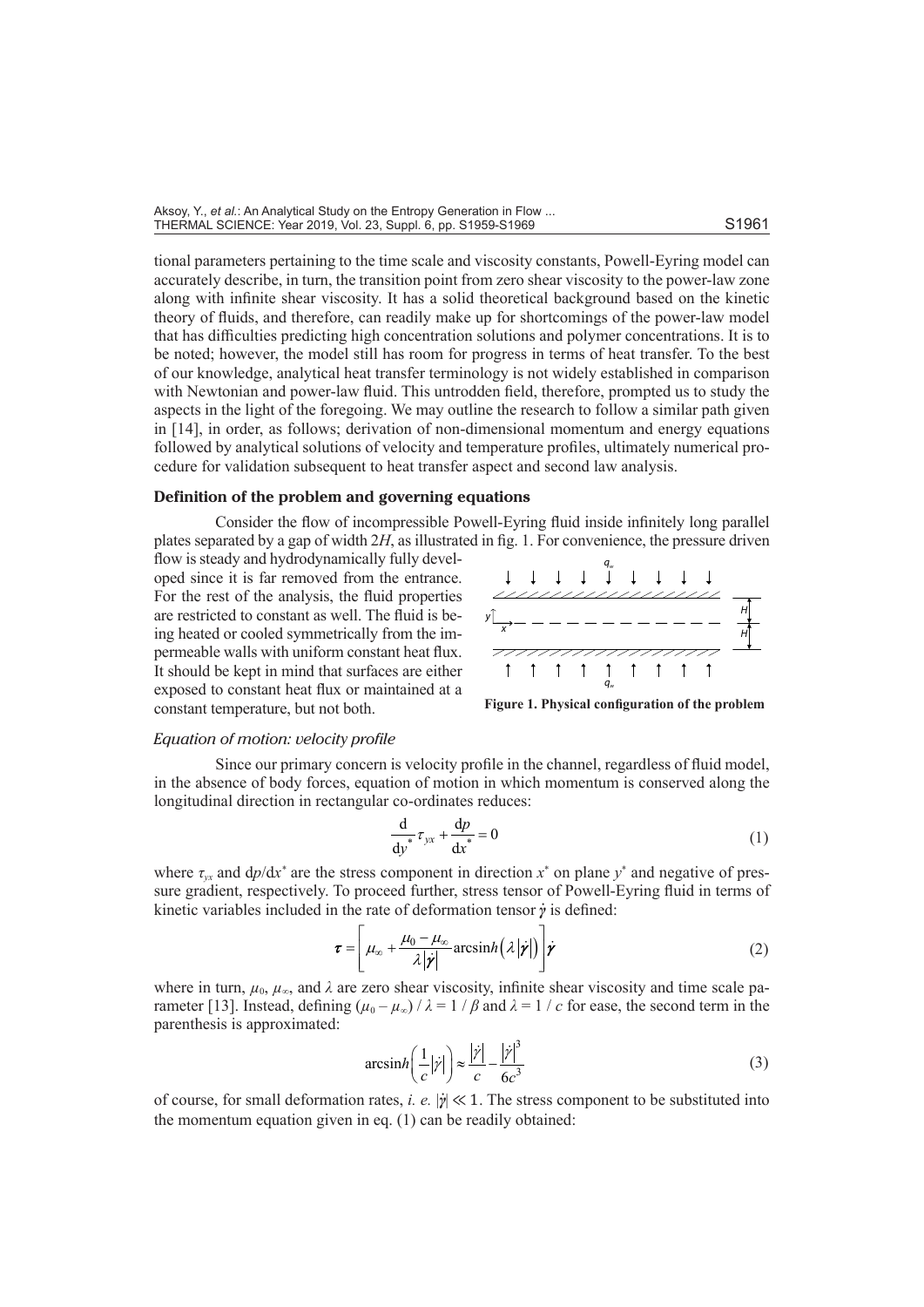$$
\tau_{yx} = \eta \frac{du^*}{dy^*} - \frac{1}{6\beta c_1^3} \left(\frac{du^*}{dy^*}\right)^3
$$
 (4)

where  $\eta = \overline{\mu} + 1/\beta c_1$  is the modified Newtonian viscosity and  $u^*$  is the dimensional velocity in the *x*\* direction. Now momentum equation:

$$
\frac{\mathrm{d}}{\mathrm{d}y^*} \left[ \eta \frac{\mathrm{d}u^*}{\mathrm{d}y^*} - \frac{1}{6\beta c_1^3} \left( \frac{\mathrm{d}u^*}{\mathrm{d}y^*} \right)^3 \right] + \frac{\mathrm{d}p}{\mathrm{d}x^*} = 0 \tag{5}
$$

The boundary conditions of interest:

$$
u^*(H) = 0 \, \text{ve} \, \frac{du^*}{dy^*}(0) = 0 \tag{6}
$$

that is, no-slip at the upper plate and maximum velocity at the origin due to symmetry. Scaling velocities and lengths with characteristic length, *L*, and scale velocity, *U*, the equation of motion along with boundary conditions can be re-written in non-dimensional form:

$$
\frac{d}{dy} \left[ \frac{du}{dy} - \varepsilon \left( \frac{du}{dy} \right)^3 \right] + 1 = 0, \qquad u(1) = 0 \text{ and } \frac{du}{dy}(0) = 0 \tag{7}
$$

in which  $\varepsilon = U^2 / (6c^3 \eta \beta H^2)$  as a dimensionless Powell-Eyring parameter, and for convenience scale velocity is selected as  $U = H^2 / \eta(\frac{dp}{dx})$  besides. Applying boundary condition at the origin, it is possible to integrate eq. (7) once. Eventually:

$$
\frac{du}{dy} - \varepsilon \left(\frac{du}{dy}\right)^3 = -y\tag{8}
$$

In accordance with small parameter assumption, *i. e.*,  $\varepsilon \ll 1$ , if a regular perturbation expansion is employed in a similar manner given in [15], the velocity distribution varying along is approximated:

$$
u = \frac{1}{2} \left( 1 - y^2 \right) + \frac{\varepsilon}{4} \left( 1 - y^4 \right)
$$
 (9)

which is identical to the result of [14] for Newtonian fluid, *i. e.*,  $\varepsilon = 0$ . The essential point here is that the exact solution exists but not practicable to the intents of the study because of its mathematically massive form. Substituting the velocity profile into:

$$
u_m = \int_0^1 u \, \mathrm{d}y
$$

mean velocity, namely velocity of bulk fluid, is then:

$$
u_m = \frac{1}{3} + \frac{\varepsilon}{5} \tag{10}
$$

which, again, agrees well with [14] disregarding Powell-Eyring effects. The reader should keep in mind that either velocity profile or mean velocity could be presented in varied forms depending on definition of scale velocity used in the non-dimensionalization.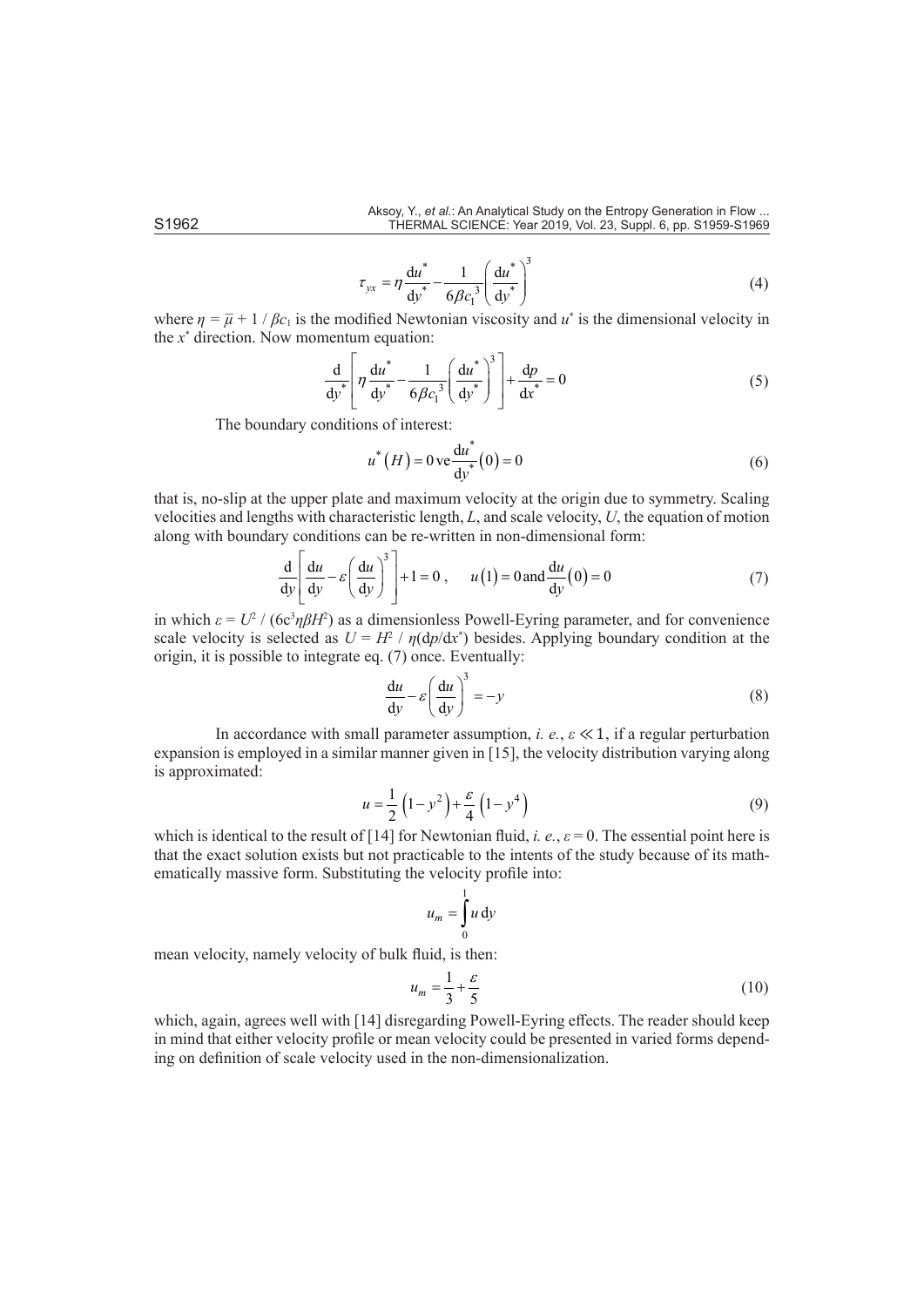## *Equation of energy: temperature profile*

Consider the following equation that governs conservation of energy in the steady flow of Powell Eyring fluid according to temperature gradients with viscous dissipation terms:

$$
\rho c u^* \frac{\partial T^*}{\partial x^*} = k \frac{\partial T^*}{\partial y^*} + \eta \left(\frac{du^*}{dy^*}\right)^2 - \frac{1}{6\beta c_1^3} \left(\frac{du^*}{dy^*}\right)^4 \tag{11}
$$

in which  $\rho$ ,  $c$ ,  $k$  are the density, specific heat, and thermal conductivity, respectively. Unlike velocity profile, thermally developed temperature profile alters along with x-direction as well as *y* co-ordinate, *i. e.*  $T^* = T^*(x^*, y^*)$ . This fact is deduced from the energy equation considering axial conduction term in the left side as given in eq. (11) as well. This term must be retained in the equation as long as isoflux boundary conditions are met, whereas it is not necessary for isothermal walls. However, thermally developed condition states that a non-dimensional temperature profile that is invariant with axial co-ordinate exists under isoflux boundary conditions. Therefore, the axial gradient of the temperature profile and the mean temperature are equal to the same constant, that is [16]:

$$
\frac{\partial T^*}{\partial x^*} = \frac{\partial T_m^*}{\partial x^*} = \text{constant}
$$
\n(12)

in which

$$
T_m^* = \frac{1}{u_m^*} \int_0^1 u^* T^* \, \mathrm{d}y^* \tag{13}
$$

Employing the First law of thermodynamics for the bulk blow reveals axial gradient of the mean temperature as in the following integral form:

$$
\frac{\partial T_m^*}{\partial x^*} = \frac{1}{H \rho c u_m^*} \left( q_w^* + \int_0^1 \phi \, \mathrm{d} y^* \right) \tag{14}
$$

Designated boundary conditions with respect to symmetrical isoflux walls and maximum temperature at the core:

$$
k\frac{\partial T^*}{\partial y^*}\left(x^*,H\right) = q_w^* \text{ and } \frac{\partial T^*}{\partial y^*}\left(x^*,0\right) = 0 \tag{15}
$$

Despite adequate number of conditions given to solve the second order differential equations, it is not possible to define specific values of both integral constants together because of the conditions just over derivatives. Supplementary condition is the variable wall temperature, *i. e.*  $T^*(x^*, H) = T^*(x^*)$ . Defining  $T^* = (T^* - T^*)/(Hq^*_{w})/k$  as a non-dimensional temperature with previous non-dimensional parameters besides, we can reach the following energy equation and boundary conditions in non-dimensional form:

$$
\frac{\partial^2 T}{\partial y^2} = \frac{u}{u_m} \left\{ 1 + \text{Br} \int_0^1 \left[ \left( \frac{\text{d}u}{\text{d}y} \right)^2 - \varepsilon \left( \frac{\text{d}u}{\text{d}y} \right)^4 \right] \text{d}y \right\} + \text{Br} \left[ \varepsilon \left( \frac{\text{d}u}{\text{d}y} \right)^4 - \left( \frac{\text{d}u}{\text{d}u} \right)^2 \right] \tag{16}
$$

subjected to  $\partial T/\partial y(x,1) = 1$ ,  $\partial T/\partial x(x,0) = 0$  ve  $T(x,1)$  where Br =  $\eta U^2/(Hq_w^{(r)})$  is the modified Brinkman number. Brinkman number is the ratio between heat production by viscous dissipation inside fluid layers and conducted heat transfer through the fluid exposed by the walls. Substituting the velocity profile obtained in eq. (9) into eq. (16) and retaining the terms up to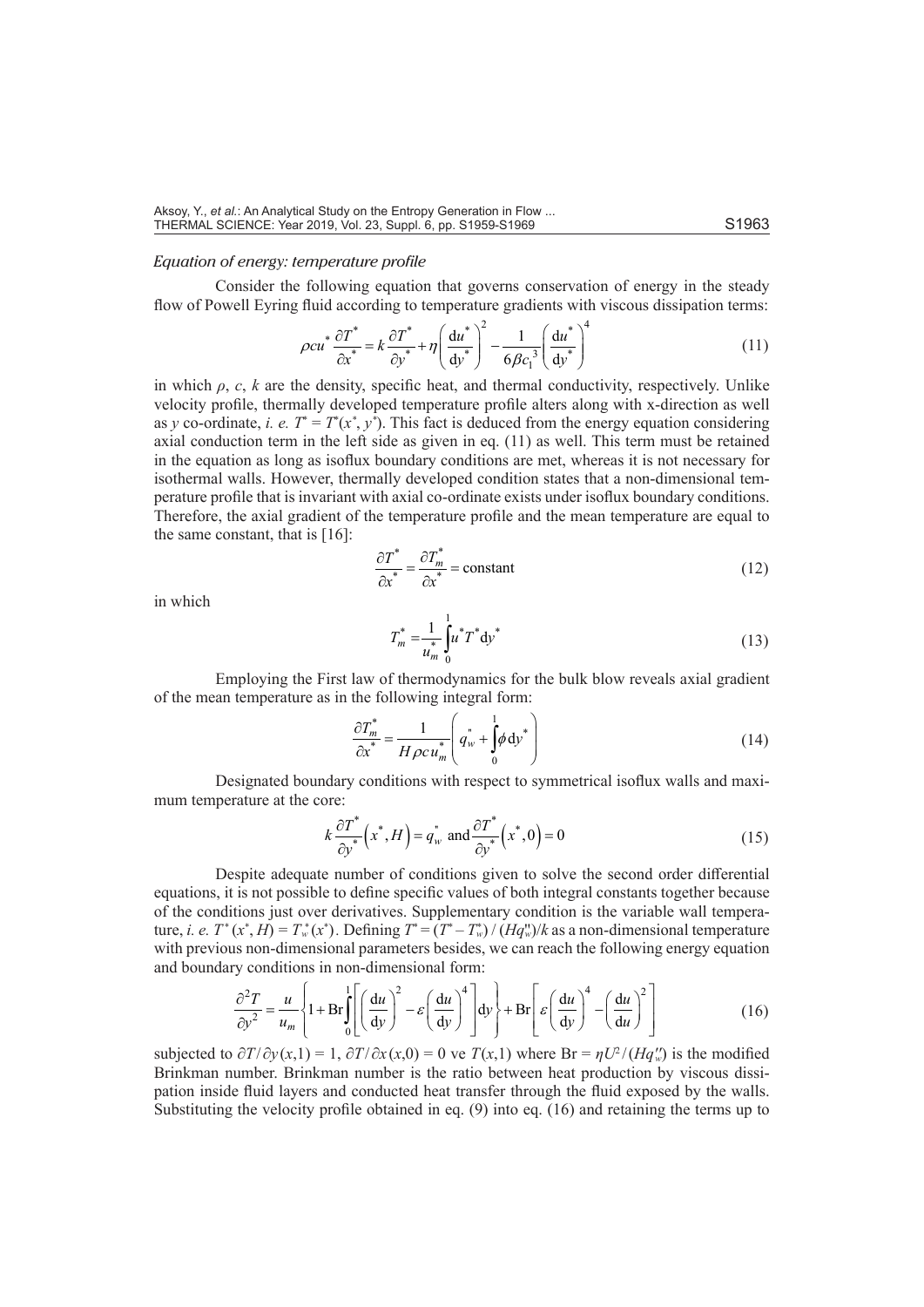$O(\varepsilon)$  in much the same manner as before, however, unlike the momentum equation, performing the direct integration twice along with imposing boundary conditions, temperature profile can be obtained:

$$
T = \left(\frac{1}{u_m} + \text{Br}\right) \left(\frac{1}{4} + \frac{\varepsilon}{8}\right) \left(y^2 - 1\right) + \left[\frac{1}{24} \left(\frac{1}{u_m} + \text{Br}\right) + \frac{\text{Br}}{12}\right] \left(1 - y^4\right) + \frac{\varepsilon}{120} \left(\frac{1}{u_m} + 5\text{Br}\right) \left(1 - y^6\right) \tag{17}
$$

Notice that while omission of  $O(\varepsilon^2)$  terms, we postulate that  $u_m$  in the denominator is of *O*(1) regardless of *ε* dependence. Based on following definition of non-dimensional temperature:  $T_m = k/(Hq_w)(T_m^* - T_w^*) = -k/(Hh)$  where  $q_w^* = h(T_w^* - T_m^*)$ , Nusselt number in terms of channel width:

$$
Nu = \frac{2Hh}{k} = \frac{2Hq_w^*}{\left(T_w^* - T_m^*\right)k} = -\frac{2}{T_m}
$$
\n(18)

In an analytic manner, Nusselt number relative to considered flow of Powell-Eyring fluid is therefore:

$$
Nu = \frac{1386(5+3\varepsilon)}{1675+909\varepsilon+40(5+3\varepsilon)^{-1} + Br(297+374\varepsilon)}
$$
(19)

For viscous Newtonian fluid, *i. e.*  $\varepsilon = 0$ , aforementioned statement turns out to be Nu =  $70/(17 + 3Br)$  which, although literally true for inviscid flow, *i. e.* Nu =  $70/17$ , is inconsistent with the results for  $Br \neq 0$ , such as in [2, 6, 7, 9, 10]. As such, the inconvenience stems from Brinkman number of interests which relies on the characteristic velocity rather than maximum or mean velocity. We hereby invoke Brinkman number in terms of Newtonian mean velocity  $u^*$  as follows  $\overline{Br} = \eta u^{*2}_n / (Wq^u_w)$  where *W* is the channel width. Substituting  $u_m^* = -W/(12\eta)(dp/dx^*)$  and  $U = (H^2/\eta)(dp/dx^*)$  into definitions of Br<sup>\*</sup> and Br, respectively, as well as  $W = 2H$ , it is straightforward to figure out  $Br = 18Br^*$ . Recasting eq. (18), refined Nusselt number therefore reads  $Nu = 70/(17 + 54Br^*)$  which is identical to the result of [9] for  $\varepsilon = 0$ . Considering Brinkman number  $\overline{Br}$  based on Newtonian maximum velocity, *i. e.*  $u_c^* = 3/2$  for the last, Nusselt number, likewise, is re-written as Nu =  $70/(17 + 24\overline{Br})$  which, again, is confirmed by [2, 7].

The results presented so far are mainly based on conservation laws of momentum and energy. Vital formulas, especially Nusselt number, to investigate heat transfer mechanisms inside the fluid are obtained. It should be noted that second law analysis is to be considered next in connection with the results in question as well.

## **Second law analysis**

The production of entropy conceptually clarified by the second law of thermodynamics in a system or process is associated with loss of work or waste of useful energy in accordance with Gouy Stodola theorem [17]. Therefore, advanced studies on energy efficiency are aimed specifically at minimizing entropy in thermally efficient systems. In the considered viscous flow, irreversibilities mainly emerge from the heat transfer via conduction as well as the heat generation due to the internal friction. Introducing Peclet number as Pe = *ρcHu\* <sup>m</sup>* /*k* along with  $x = x^*$  / (Pe*H*) and  $\Omega = q_w^* H / (kTw)$ , the non-dimensional statement of entropy generated in a flow of Powell-Eyring fluid is formed:

$$
N = \frac{1}{\text{Pe}^2} \left(\frac{\partial T}{\partial x}\right)^2 + \left(\frac{\partial T}{\partial y}\right)^2 + \frac{\text{Br}}{\Omega} \left[\left(\frac{\text{d}u}{\text{d}y}\right)^2 - \varepsilon \left(\frac{\text{d}u}{\text{d}y}\right)^4\right]
$$
(20)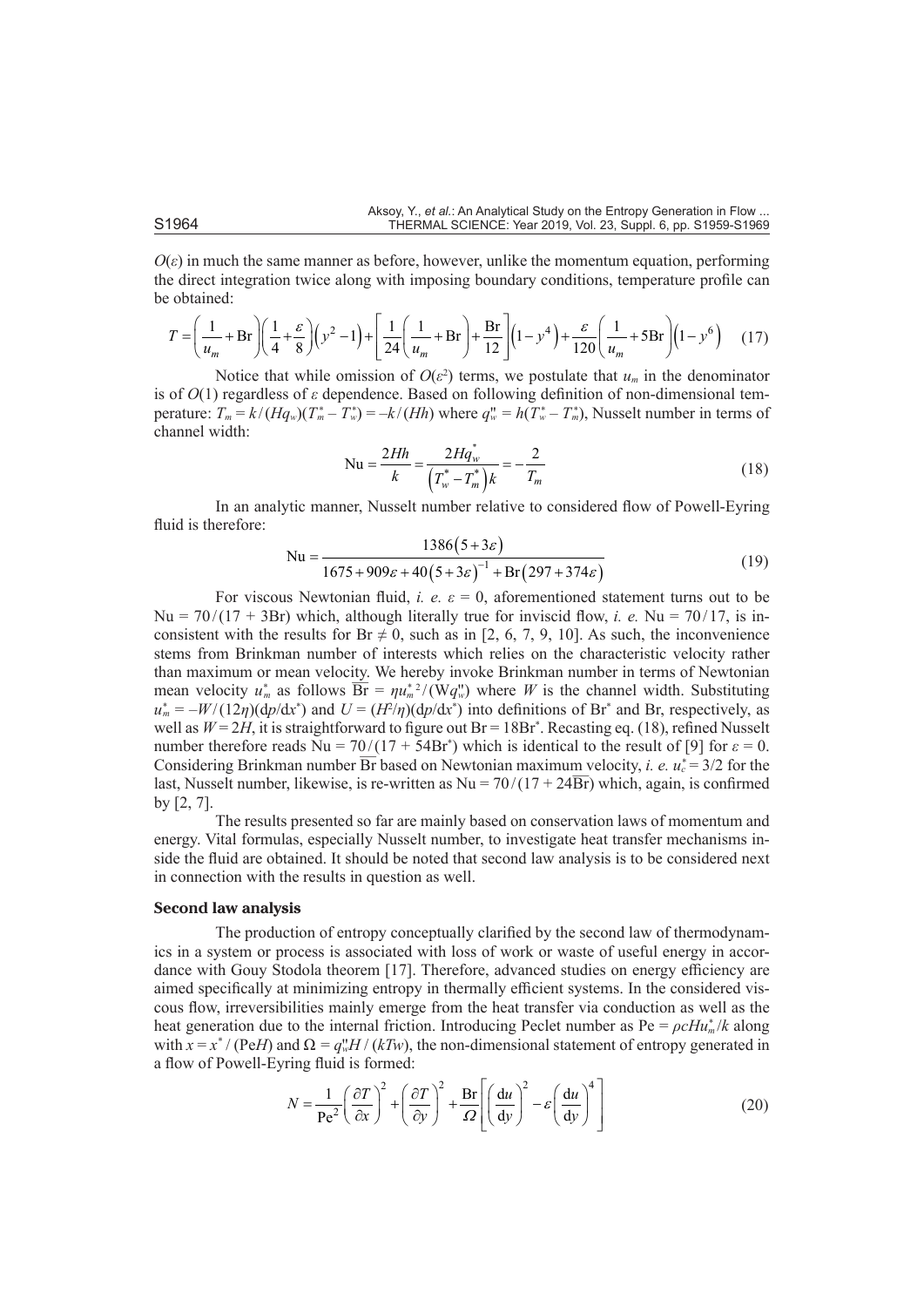which covers heat source irreversibilities due to temperature gradients and viscous heating. Regardless of any point inside the fluid, the mean entropy is defined:

$$
\left\langle N\right\rangle = \int_{0}^{1} N \, \mathrm{d}y
$$

which is, in fact, entropy generation in the bulk fluid. The individual contributions of heat transfer and internal viscous heating to total entropy are observable separately through Bejan number given:

$$
\text{Be} = \frac{\frac{1}{\text{Pe}^2} \left(\frac{\partial T}{\partial x}\right)^2 + \left(\frac{\partial T}{\partial y}\right)^2}{\frac{1}{\text{Pe}^2} \left(\frac{\partial T}{\partial x}\right)^2 + \left(\frac{\partial T}{\partial y}\right)^2 + \frac{\text{Br}}{\Omega} \left[\left(\frac{du}{dy}\right)^2 - \varepsilon \left(\frac{du}{dy}\right)^4\right]}
$$
(21)

correspond to the ratio of those generated by heat transfer to the entire. As seen from the aforementioned statement, while the number of Bejan is reaching the unity, the effect of viscous heating is suppressed, and thus vanishes in overall entropy production. In the interest of brevity as before, mean Bejan number defined:

$$
\langle Be \rangle = \int_{0}^{1} Be \, dy
$$

is interpreted throughout rest of the paper.

#### **Results and discussion**

In this section, the analytical results supported by numerical analysis will be interpreted through figures and tables. Obtaining the first derivative of the velocity the wall from eq. (8), we therefore, treat the system with an IVP solver which is Level 4 and 5 Runge-Kutta-Fehlberg, namely RKF-45 instead of a finite difference scheme.

As shown in fig. 2, the non- -Newtonian fluid property is directly proportional to the fluid velocity, and, more clearly, the increase in velocity indicates increasing Powell-Eyring attributes. This observation indicates that flow becomes more uniform over the flow cross-section in much the same manner as shear thinning fluids as long as the constitutive equation assumption defined in eq. (3) prevails. Besides, the analytical



solutions based on small parameter assumption inherently diverge from those of numerical as increases.

The temperature of the fluid is apparently insensitive to variation of non-dimensional Powell-Eyring parameter but nevertheless has inconsiderable decrease over its maximum value at the center of the channel as barely shown in fig. 3. This behavior may be similarly related to the fact of temperature decrease as the fluid gets uniformly thinner [10].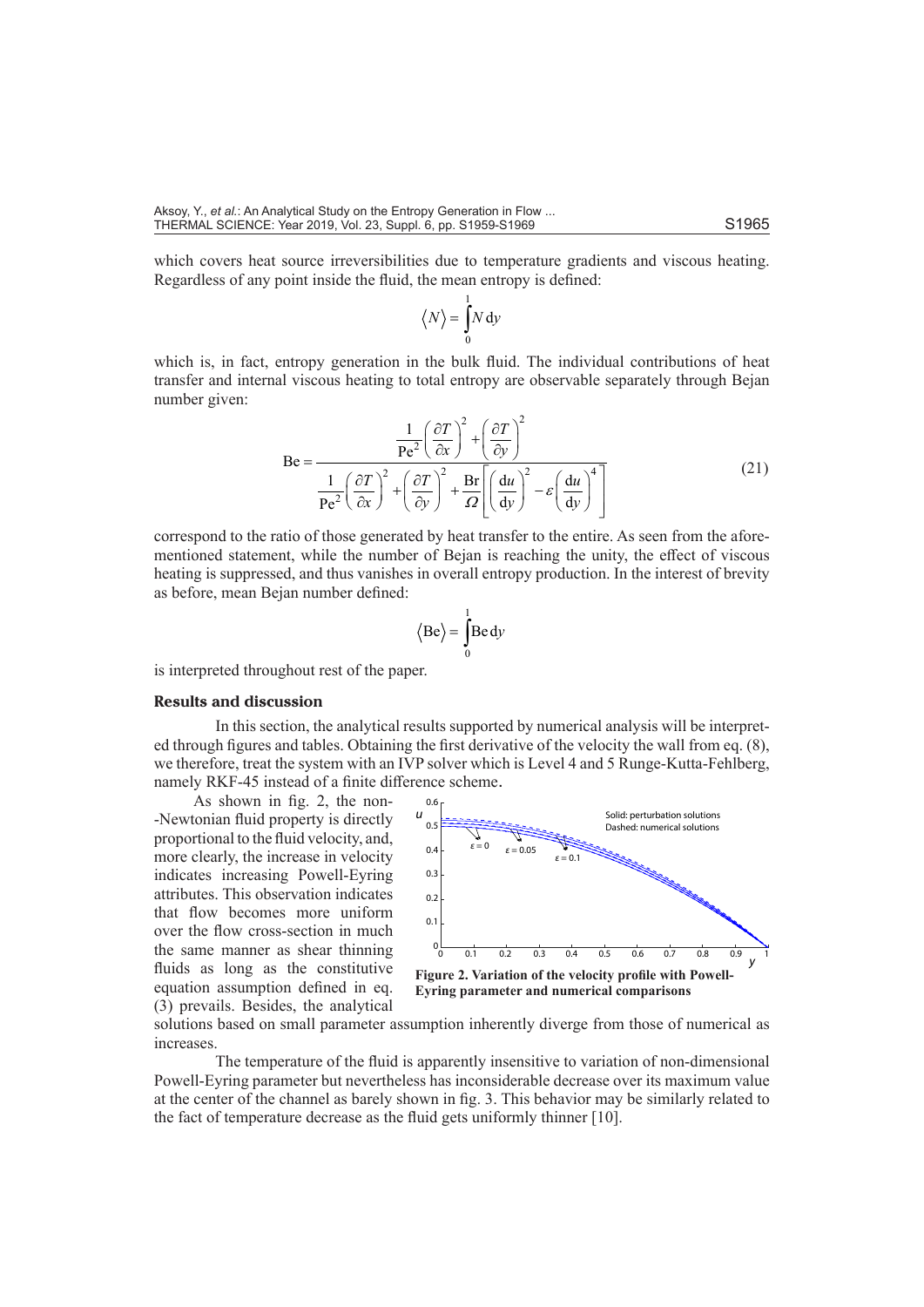A remarkable heat transfer enhancement via mostly convection corresponds to very high Nusselt numbers. Variation of Nusselt number with dimensionless Powell-Eyring parameter and furthermore comparison with numerical results are therefore, visualized in fig. 4 while Brinkman number equals to the unity. From the figure, we simply conclude that Nusselt number to decrease as ε increases, and accordingly convection becomes ineffective compared to the conduction. As another issue in the figure, the Nusselt number predicted in an approximate manner is in almost excellent agreement with the numerical result except for the discrepancies less than 0.1%.



**Powell-Eyring parameter (Br = 1)**



As a conclusion from fig. 5, increasing Brinkman numbers give rise to internal heat production alleviate the external heating, and therefore, induce substantially lower Nusselt numbers. It becomes evident that analytical solutions regarding Nusselt number breaks down while Brinkman number approaching a critical value.

This certain (critical) Brinkman numbers where Nusselt number is non-continuous as a consequence of , as would be expected from eq. (19) which can predict the critical Brinkman number with an error of less than 2.5%, are brought up by fig. 6. It is apparent that the Nusselt number has a different sign around these critical Brinkman numbers since the temperature of bulk fluid approaches either increasingly or decreasingly to the wall temperature for heating or cooling, respectively. Nusselt number fundamentally presents heat transfer rate by convection relative to by conduction and therefore, would be undefined at the critical Brinkman numbers where internal heat production suppresses heat provided by conduction between the walls and the bulk fluid. Also, slightly far from these critical Brinkman numbers, the analytical solution is in excellent agreement with the numerical result as seen from the previous figure.



**Figure 5. Comparison of perturbation and numerical solutions for the Nusselt number approaching singularity (** $\varepsilon$  **= 0.1)** 



**Figure 6. Comparison of perturbation and numerical solutions for a Critical Brinkman number**  $(\varepsilon = 0.1)$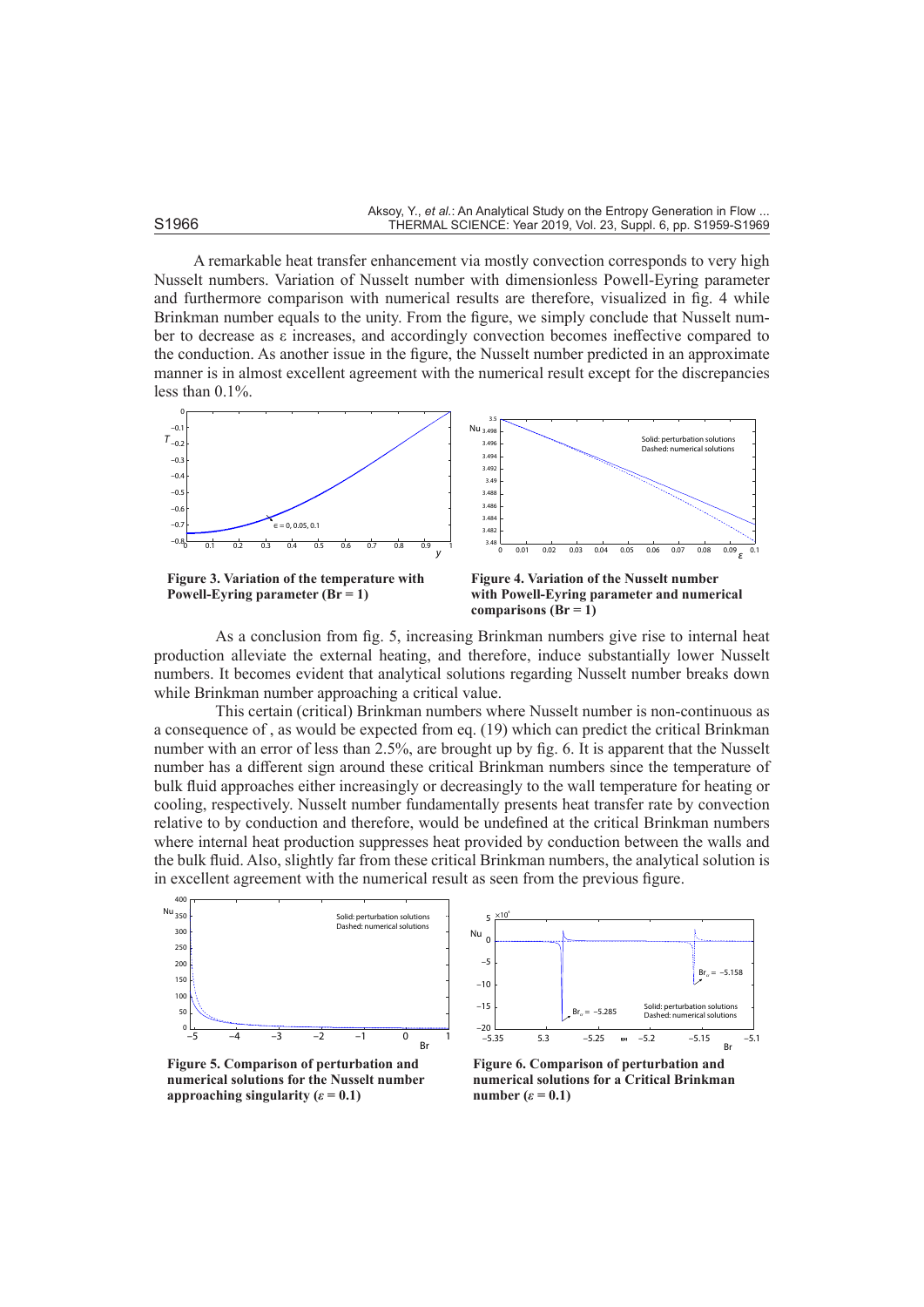Accuracy of analytical solutions throughout Critical Brinkman numbers corresponding to increasing *ε* are given in tab. 1. Besides, as Powell-Eyring effects become important, critical Brinkman numbers are shifted towards the infinity.

**Table 1. Comparisons of analytical and numerical Critical Brinkman numbers for various Powell-Eyring Parameters**

|                                       |            |          | 0.02     | 0.04     | 0.06     | 0.08     | $\Omega$ . | 0.12     |
|---------------------------------------|------------|----------|----------|----------|----------|----------|------------|----------|
| Critical<br><b>Brinkman</b><br>number | Analytical | $-5.667$ | $-5.586$ | $-5.508$ | $-5.431$ | $-5.357$ | $-5.285$   | $-5.215$ |
|                                       | Numerical  | $-5.667$ | $-5.582$ | $-5.491$ | $-5.392$ | $-5.282$ | $-5.158$   | $-5.011$ |
|                                       | $%$ Error  |          | 0.07     | 0.31     | 0.72     | 1.40     | 2.40       | 3.91     |

To see when irreversibilities emerge considerably and acquire some insight into their nature as well, we here resort to graphs as before. Figure 7 depicts the variation of mean entro-

py, in other words, aggregate or total entropy, with respect to Brinkman numbers for Newtonian and Powell-Eyring fluids. The optimal Brinkman number gap where total entropy production is relatively weak, and in addition, without any variation related through *ε* occupies a quite close vicinity of the non-viscous case. Second, beyond this regionwards larger Brinkman numbers, increasing *ε* values stimulate the entropy generation growth gradually.



**Figure 7. Variation of the mean entropy with Brinkman number for various Powell-Eyring parameters**

Since longitudinal heat conduction term is inversely proportional to the square of Peclet number, its contribution immediately vanishes as Peclet number increases and therefore, the mean entropy decreases. When considering a large enough Peclet number, such as order of 102 , which indicates zero contribution by longitudinal heat conduction, the mean entropy becomes insensitive to the variation of Peclet numbers as numerically tabulated in tab. 2.

| Peclet<br>number |                   |                     | The Mean Entropy |           | The Mean Bejan Number |                     |           |           |  |  |
|------------------|-------------------|---------------------|------------------|-----------|-----------------------|---------------------|-----------|-----------|--|--|
|                  | $\varepsilon = 0$ | $\varepsilon = 0.1$ |                  |           | $\varepsilon = 0$     | $\varepsilon = 0.1$ |           |           |  |  |
|                  |                   | Analytical          | Numerical        | $%$ error |                       | Analytical          | Numerical | $%$ error |  |  |
| 0.1              | 178.4873          | 183.8737            | 185.6462         | 0.9548    | 0.9998                | 0.9998              | 0.9998    | 0.0002    |  |  |
|                  | 2.4873            | 2.5541              | 2.5758           | 0.8415    | 0.9882                | 0.9879              | 0.9877    | 0.0114    |  |  |
| 10               | 0.7273            | 0.7409              | 0.7451           | 0.5594    | 0.9641                | 0.9630              | 0.9627    | 0.0347    |  |  |
| 100              | 0.7097            | 0.7228              | 0.7268           | 0.5494    | 0.9616                | 0.9604              | 0.9601    | 0.0360    |  |  |
| 1000             | 0.7095            | 0.7226              | 0.7266           | 0.5493    | 0.9613                | 0.9602              | 0.9599    | 0.0361    |  |  |

**Table 2. Comparisons of analytical the mean entropy and Bejan number with numerical solutions at various Peclet numbers for Newtonian and Powell-Eyring fluids**

The concept of Bejan number offers us an opportunity of simultaneous consideration of heat transfer and viscous heating over the entropy production. By varying Brinkman number primarily on the horizontal axis and *ε* secondarily for increasing values as well, variations of Bejan number are plotted in fig. 8. Regardless of *ε*, the contribution of Brinkman number is, in fact, involved in the total entropy production by both viscous heating directly and temperature gradients indirectly. Reconsidering fig. 8 in view of this fact, in the range of Brinkman number from the zero towards the infinity, Bejan number takes the unity initially, and then, however,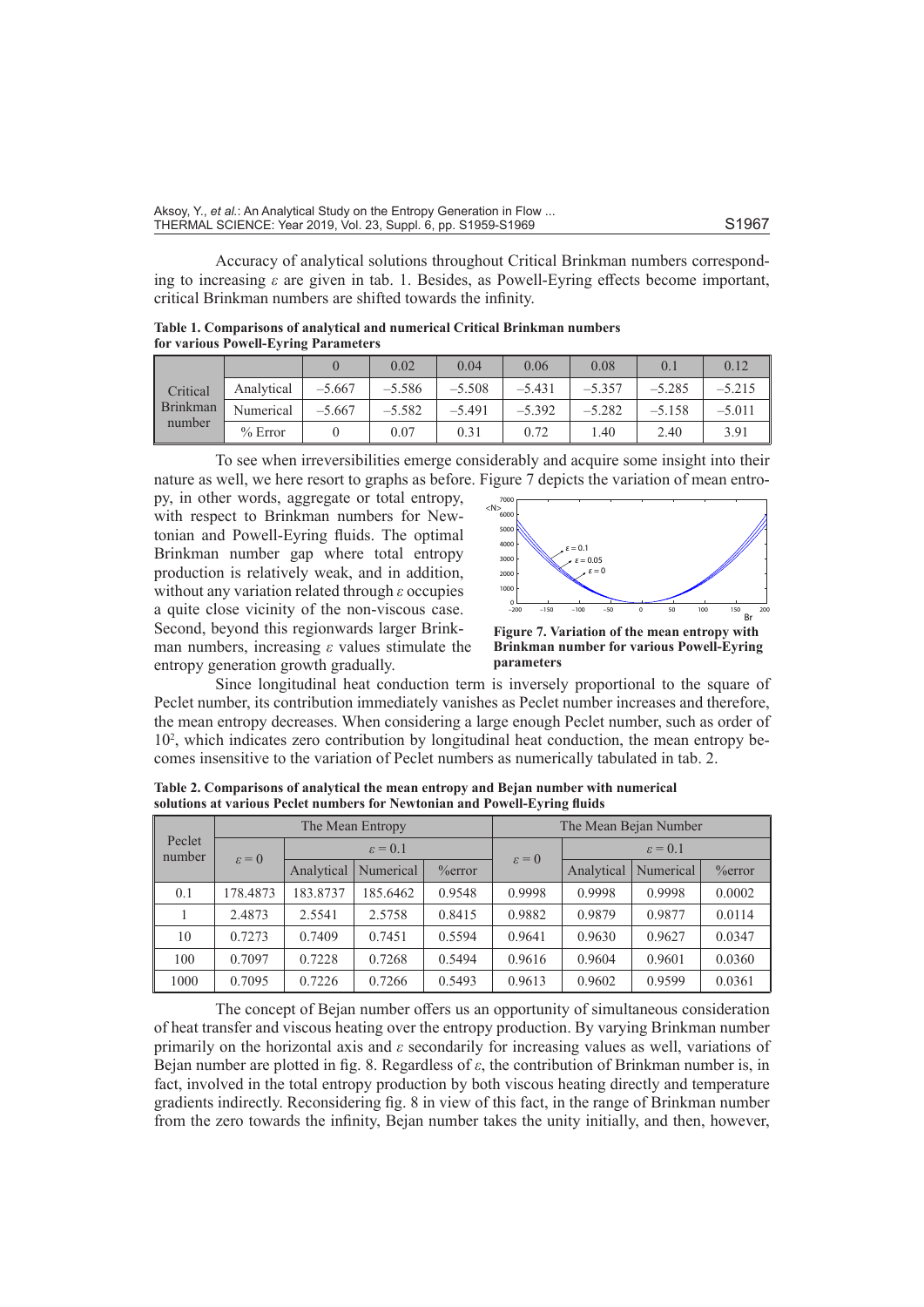domination of viscous dissipation over total entropy production expires. Passing a local minimum of Bejan number, curves get to increase with decreasing momentum and subsequently converge to the unity which manifests that the entropy production mainly arises from temperature gradients instead of viscous dissipation. Also, the dependence of *ε* is easily visible as compared to the left interest of the minimum. We can, therefore, state that as *ε* increases, Be-

jan numbers expose slight increments.

exhibits a rapid decrease followed by an inverse peak at a certain Brinkman number. This trend that is apparently insensitive to the variation of *ε* terminates at the lower extremity when the



**Figure 8. Variation of mean Bejan number with Brinkman number for various Powell-Eyring parameters (Pe = 1,** *Ω* **= 10)**

## **Conclusions**

Considering a GNF model, the principal objective of this study is to reinforce the concept of non-Newtonian fluids in terms of heat transfer aspects and hereby the Second law of thermodynamics. Newtonian Nusselt number expression peculiar to our flow geometry are extended to Powell-Eyring fluid mode for the first time in the scope of this study.

In sum, the chief results pursuing the lay-out of the study are the following.

- As Powell-Eyring parameter increases, the fluid gains velocity uniformly throughout the cross-section of the channel.
- Maximum temperature occurring at the core due to symmetry decreases in the presence of increasing Powell-Eyring parameter and accordingly a slight decrease in non-dimensional temperature.
- Nusselt number monotonically declines with Powell-Eyring parameter increasing in a short range, *i. e.*  $0 \le \epsilon \le 0.1$ .
- Nusselt numbers converge to the infinity at critical Brinkman numbers, whereas, decrease as Brinkman number increase.
- Although entropy production increases with increasing Powell-Eyring parameter, this fact is, indeed, valid for Brinkman numbers sufficiently far from the non-viscous case, *i. e.* Br = 0, otherwise almost no variance.
- As Powell-Eyring parameter increases, Bejan number increases insignificantly, whereas Brinkman number alters Bejan number in a peculiar manner; in other words, Bejan number exhibits a lower extremity between rapid decrease and increase as Brinkman number increase.

Although a comprehensive investigation has been made, further studies can expand the scope into farther GNA models, hydrodynamic and thermal considerations. And besides, more general solution procedures can be constructed as a consequence of revising simplifying assumptions.

### **References**

- [1] Morrison, F. A., *Understanding Rheology*, Oxford University Press, New York, USA, 2001
- [2] Tso, C. P., *et al.*, Viscous Dissipation Effects of Power-Law Fluid-Flow within Parallel Plates with Constant Heat Fluxes, *Journal Non-Newtonian Fluid Mech*., *165* (2010), 11-12, pp. 525-630
- [3] Galindo-Rosales, F. J., *et al.*, How Dr. Malcom M. Cross May Have Tackled the Development of An Apparent Viscosity Function for Shear Thickening Fluids, *Journal Non-Newtonian Fluid Mech*., *166* (2011), 23-24, pp. 1421-1424